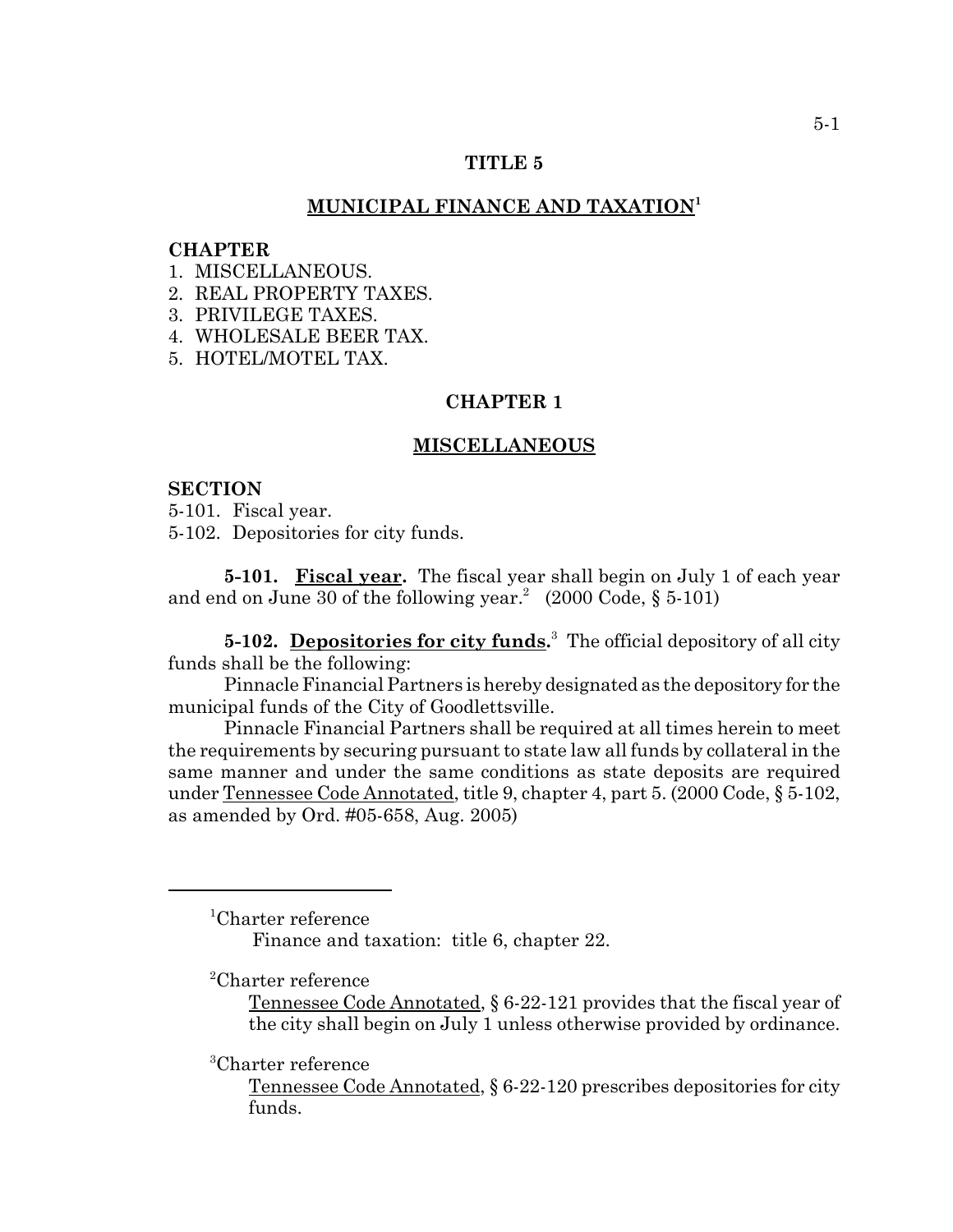# **REAL PROPERTY TAXES**<sup>1</sup>

#### **SECTION**

5-201. When due and payable. 5-202. When delinquent penalties.

**5-201.** When due and payable.<sup>2</sup> Taxes levied by the city against real property shall become due and payable annually on the first day of October of the year for which levied. (2000 Code, § 5-201)

Tennessee Code Annotated, § 67-5-2010(b) provides that if the county trustee collects the municipality's property taxes, a penalty of 1/2 of 1% and interest of 1% shall be added on the first day of March, following the tax due date and on the first day each succeeding month.

<sup>2</sup> Charter references

Tennessee Code Annotated, § 6-22-110 sets the due date of November 1 of the year for which the taxes are assessed, but Tennessee Code Annotated, § 6-22-113 provides that a different tax due date may be set by ordinance (by unanimous vote of the board of commissioners.)

<sup>1</sup> State law references

Tennessee Code Annotated, §§ 67-1-701, 67-1-702 and 67-1-801, read together, permit a municipality to collect its own property taxes if its charter authorizes it to do so, or to turn over the collection of its property taxes to the county trustee. Apparently, under those same provisions, if a municipality collects its own property taxes, tax due and delinquency dates are as prescribed by the charter; if the county trustee collects them, the tax due date is the first Monday in October, and the delinquency date is the following March 1.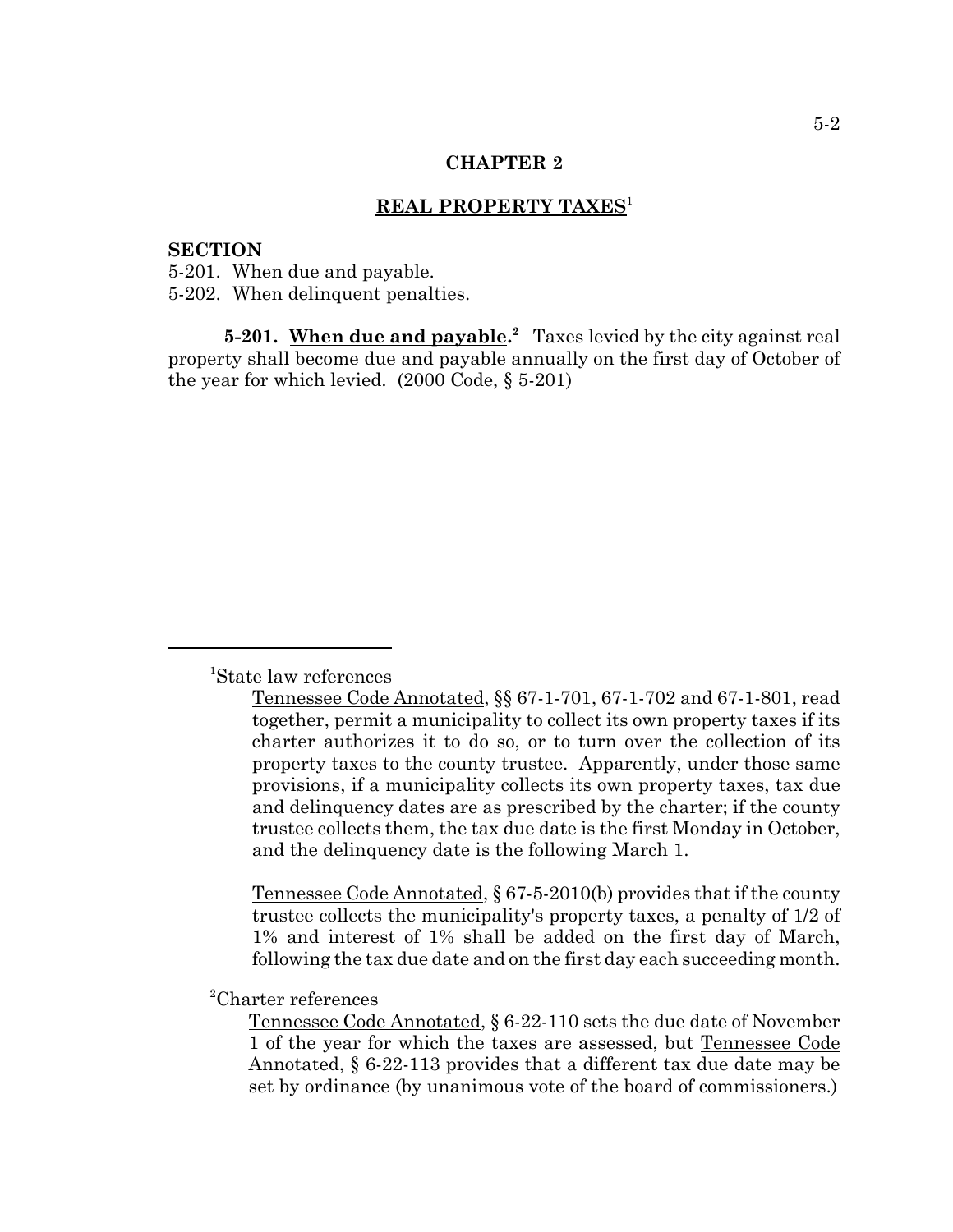**5-202.** When delinquent penalties.<sup>1</sup> All real property taxes shall become delinquent on and after the first day of March next after they become due and payable and shall thereupon be subject to such penalties as are authorized and prescribed in § 6-22-112 of the city's charter.<sup>2</sup> (2000 Code,  $$5-202)$ 

<sup>2</sup> Charter reference

Tennessee Code Annotated, § 6-22-114 directs the finance director to turn over the collection of delinquent property taxes to the county trustee.

State law reference

A municipality has the option of collecting delinquent property taxes any one of three ways:

- (1) Under the provisions of its charter for the collection of delinquent property taxes.
- (2) Under Tennessee Code Annotated, §§ 6-55-201--6-55-206.
- (3) By the county trustee under Tennessee Code Annotated, § 67-5-2005.

<sup>1</sup> Charter reference

Tennessee Code Annotated, § 6-22-112 sets the tax delinquency of December 1 of the year for which the taxes are assessed, but Tennessee Code Annotated, § 6-22-113 provides that a different delinquent date may be set by ordinance (by unanimous vote of the board of commissioners).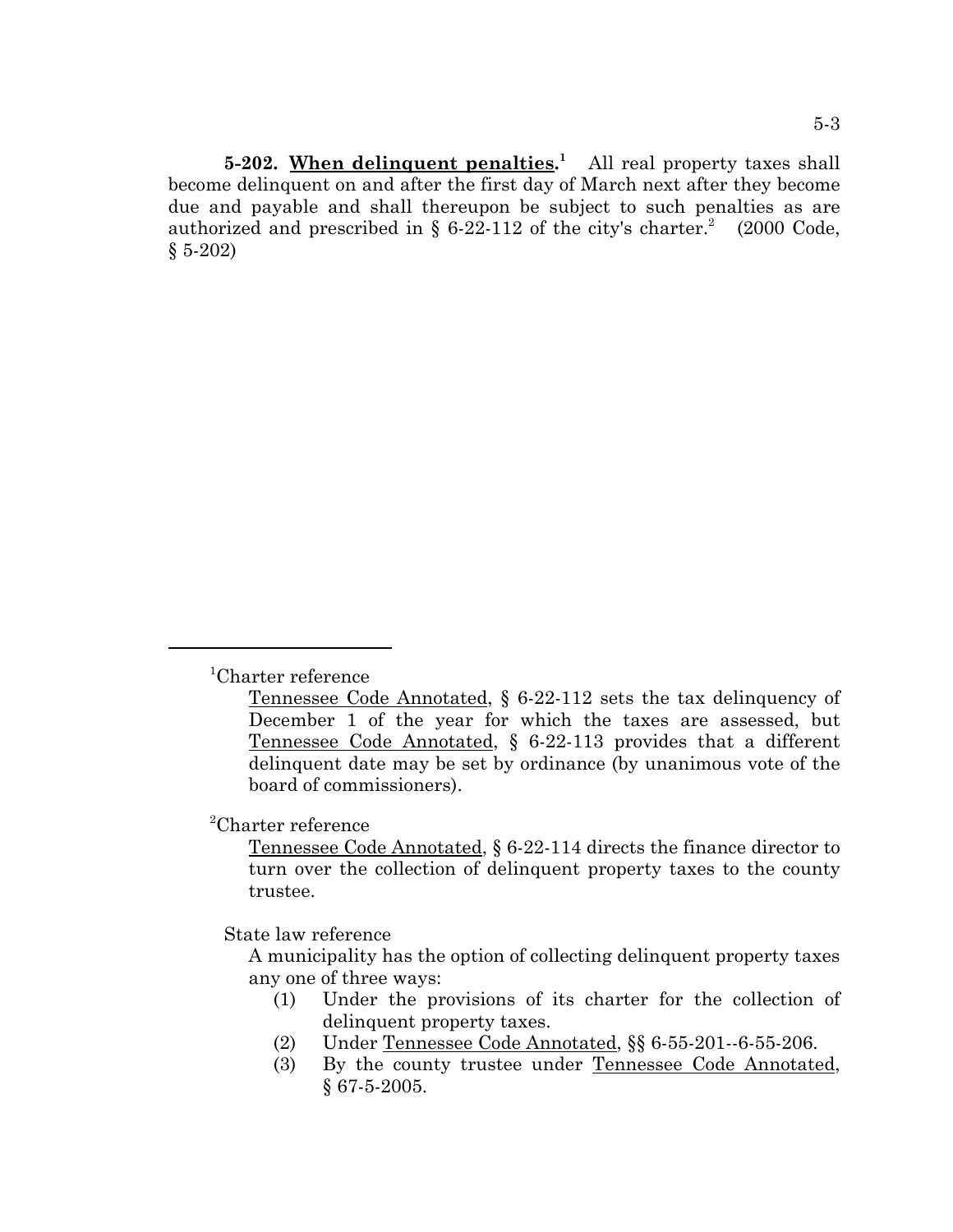## **PRIVILEGE TAXES**

#### **SECTION**

5-301. Tax levied. 5-302. License required.

**5-301. Tax levied.** Except as otherwise specifically provided in this code, there is hereby levied on all vocations, occupations, and businesses declared by the general laws of the state to be privileges taxable by municipalities, an annual privilege tax in the maximum amount allowed by state laws. The taxes provided for in the state's "Business Tax Act" (Tennessee Code Annotated, § 67-4-701, et seq.) are hereby expressly enacted, ordained, and levied on the businesses, business activities, vocations, and occupations carried on within the city at the rates and in the manner prescribed by the said act. The proceeds of the privilege taxes herein levied shall accrue to the general fund. (2000 Code, § 5-301)

**5-302.** License required. No person shall exercise any such privilege within the city without a currently effective privilege license, which shall be issued by the recorder to each applicant therefor upon the applicant's payment of the appropriate privilege tax. (2000 Code, § 5-302)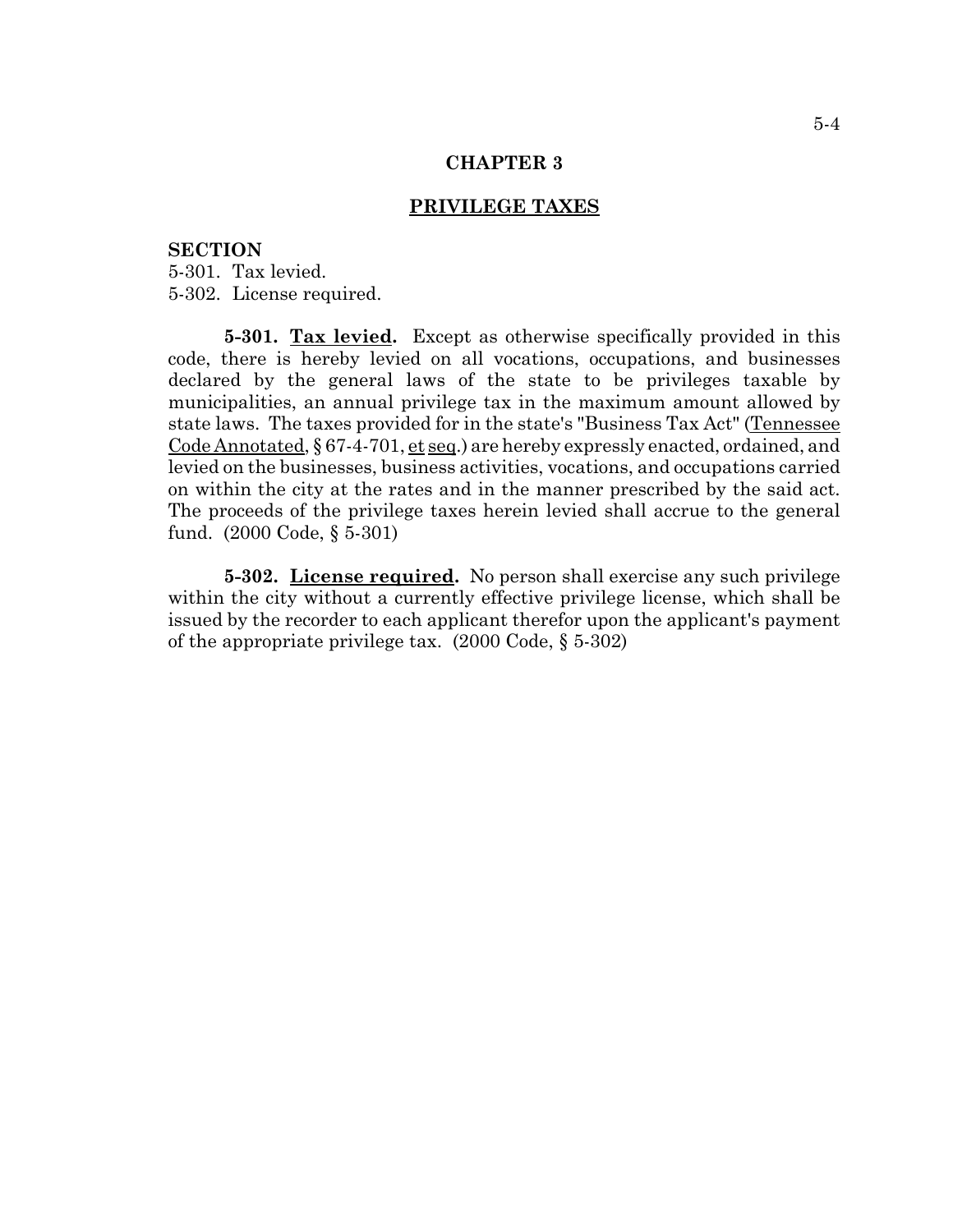### **WHOLESALE BEER TAX**

## **SECTION**

5-401. To be collected.

5-401. To be collected. The recorder is hereby directed to take appropriate action to assure payment to the city of the wholesale beer tax levied by the "Wholesale Beer Tax Act," as set out in Tennessee Code Annotated, title 57, chapter  $6<sup>1</sup>$  (2000 Code, § 5-401)

<sup>1</sup> State law reference

Tennessee Code Annotated, title 57, chapter 6 provides for a tax of 17% on the sale of beer at wholesale. Every wholesaler is required to remit to each municipality the amount of the net tax on beer wholesale sales to retailers and other persons within the corporate limits of the municipality.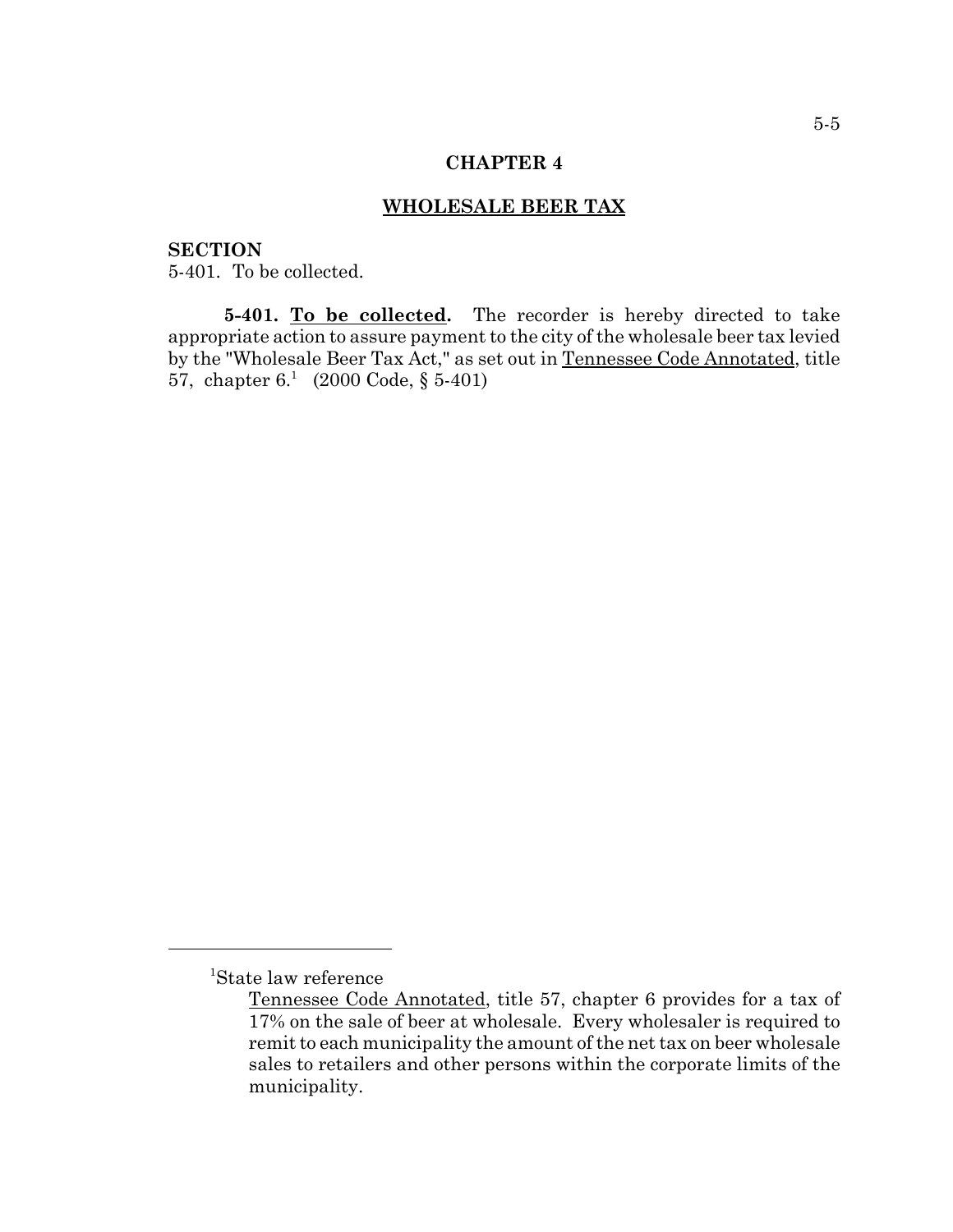# **HOTEL/MOTEL TAX**

### **SECTION**

5-501. Definitions.

- 5-502. Tax levied.
- 5-503. Collection.
- 5-504. Remission to city.

5-505. Recorder to collect, develop report, audit, etc.

- 5-506. Operator can't advertise that he will assume tax.
- 5-507. Delinquent taxes; offenses by operators and/or transients.
- 5-508. Operators to keep records.
- 5-509. Additional powers of recorder; remedies available to tax payer.
- 5-510. Recorder to collect; disposition of proceeds.

**5-501. Definitions**. As used in this chapter unless the context otherwise requires:

(1) "Consideration" means the consideration charged, whether or not received, for the occupancy in a hotel valued in money whether to be received in money, goods, labor or otherwise, including all receipts, cash, credits, property and services of any kind or nature without any deduction therefrom whatsoever. Nothing in this definition shall be construed to imply that consideration is charged when the space provided to the person is complimentary from the operator and no consideration is charged to or received from any person.

(2) "Hotel" means any structure or any portion of any structures which is occupied or intended or designed for occupancy by transients for dwelling, lodging or sleeping purposes and includes any hotel, inn, tourist camp, tourist cabin, tourist court, motel, or any place in which rooms, lodgings or accommodations are furnished to transients for a consideration.

(3) "Occupancy" means the use or possession or the right to the use or possession of any room, lodging or accommodations in any hotel.

(4) "Operator" means the person operating the hotel whether as owner, lessee, or otherwise.

(5) "Person" means any individual, firm, partnership, joint venture, association, social club, fraternal organization, joint stock company, corporation, estate, trust, receiver, trustee, syndicate or any other group or combination acting as a unit.

(6) "Tourist related activities" means activities including but not limited to the planning and conducting of programs of information and publicity designed to attract to the City of Goodlettsville tourists, visitors and other interested persons from outside the area and further, the encouragement and coordination of the efforts of other public and private organizations or groups of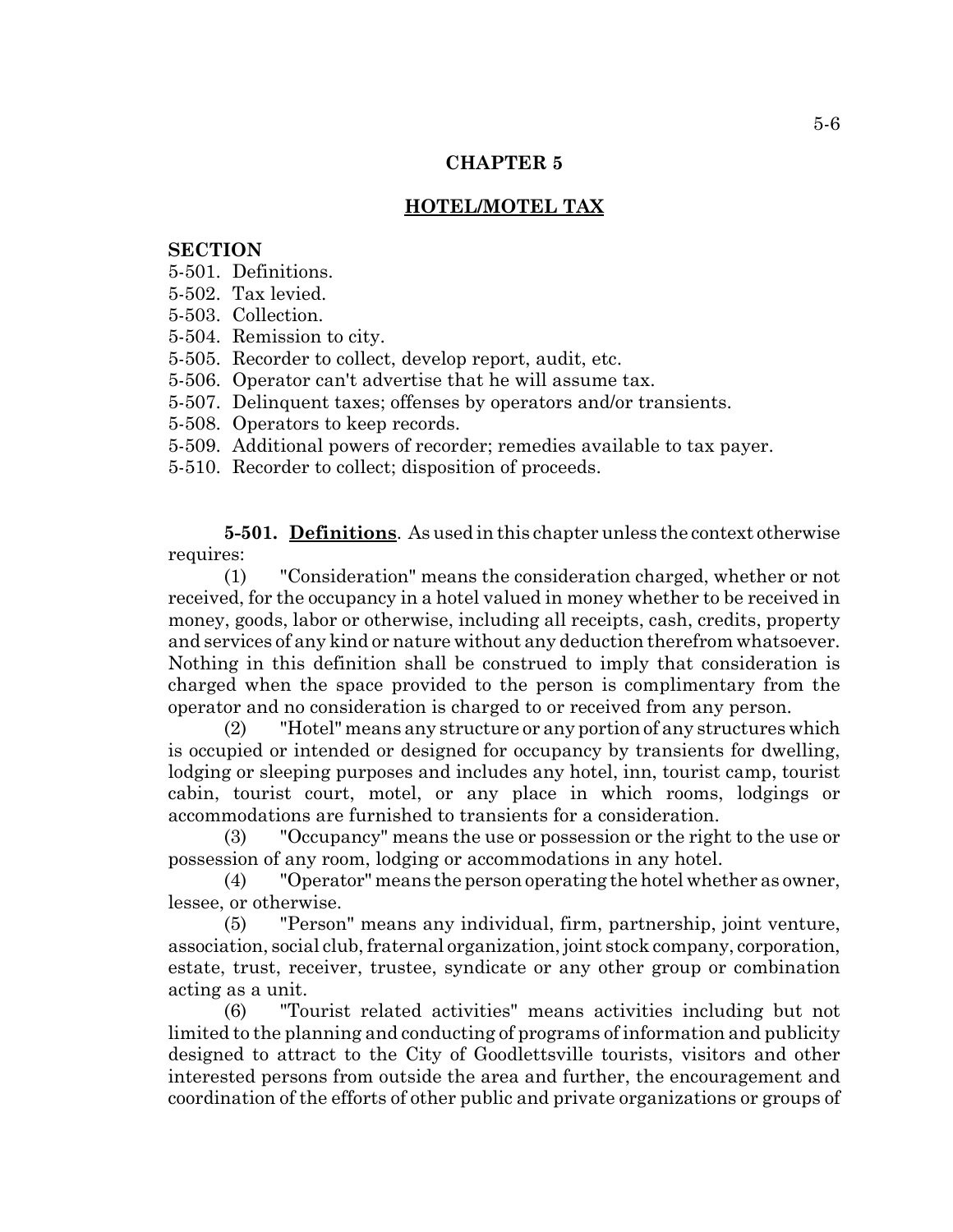citizens to publicize the facilities and attractions of the area for the same purposes. It shall also mean the acquisition, construction and remodeling of facilities useful in the attraction and promoting of tourist, conventions and recreational business.

(7) "Transient" means any person who exercises occupancy or is entitled to occupancy for any rooms, lodging or accommodations in a hotel for a period of less than ninety (90) continuous days. (2000 Code, § 5-501)

**5-502. Tax levied**. There is hereby levied, assessed and imposed, and shall be paid and collected, a privilege tax upon the privilege of occupancy in any hotel of each transient in an amount equal to three percent (3%) of the consideration charged by the operator. Such tax is a privilege tax upon the transient occupying such room and is to be collected as provided herein. (2000 Code, § 5-502)

**5-503. Collection.** Such tax shall be added by each operator to each invoice prepared by the operator for the occupancy in his hotel to be given directly or transmitted to the transient and shall be collected by such operator from the transient and remitted to the City of Goodlettsville. (2000 Code, § 5-503, as replaced by Ord. #15-833, Feb. 2015)

**5-504. Remission to city.** The tax hereby levied shall be remitted by all operators who lease, rent or charge for occupancy within a hotel in the City of Goodlettsville to the City Recorder of the City of Goodlettsville, such tax to be remitted to such officer no later than the twentieth (20th) day of each month for the preceding month. The operator is hereby required to collect the tax from the transient at the time of the presentation of the invoice for such occupancy whether prior to occupancy or after occupancy as may be the custom of the operator and if credit is granted by the operator to the transient then the obligation to the city entitled to such tax shall be that of the operator. (2000 Code, § 5-504)

**5-505. Recorder to collect, develop report, audit, etc.** The city recorder shall be responsible for the collection of such tax. A monthly tax return under oath shall be filed with the city recorder by the operator with such number of copies thereof as the city recorder may reasonably require for the collection of such tax. The report of the operator shall include such facts and information as may be deemed reasonable for the verification of the tax due. The form of such report shall be developed by the city recorder and approved by the board of commissioners prior to use. The city recorder shall audit each operator in the City of Goodlettsville at least once per year and shall report on the audits made on a quarterly basis to the board of commissioners. (2000 Code,  $§ 5-505)$